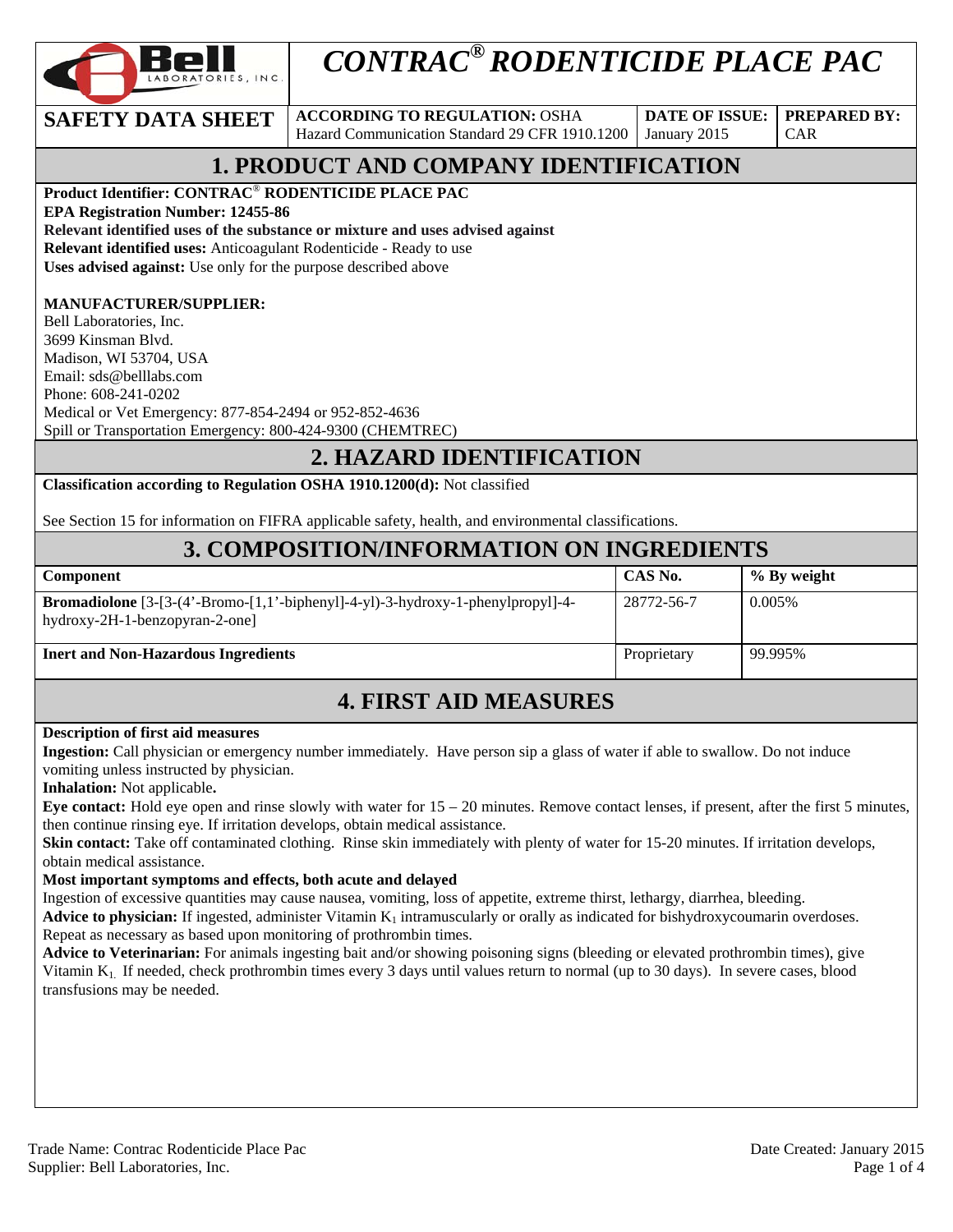# **5. FIRE-FIGHTING MEASURES**

#### **Extinguishing media**

Suitable Extinguishing Media: water, foam or inert gas.

Unsuitable Extinguishing Media: None known.

**Special hazards arising from the mixture:** High temperature decomposition or burning in air can result in the formation of toxic gases, which may include carbon monoxide and traces of bromine and hydrogen bromide.

**Advice for firefighters:** Wear protective clothing and self-contained breathing apparatus.

### **6. ACCIDENTAL RELEASE MEASURES**

**Personal precautions, protective equipment and emergency procedures**: Gloves should be worn when handling the bait. Collect spillage without creating dust.

**Environmental precautions:** Do not allow bait to enter drains or water courses. Where there is contamination of streams, rivers or lakes contact the appropriate environment agency.

#### **Methods and materials for containment and cleaning up**

**For Containment:** Sweep up spilled material immediately. Place in properly labeled container for disposal or re-use.

**For Cleaning Up:** Wash contaminated surfaces with detergent. Dispose of all wastes in accordance with all local, regional and national regulations.

**Reference to other sections:** Refer to Sections 7, 8 & 13 for further details of personal precautions, personal protective equipment and disposal considerations.

### **7. HANDLING AND STORAGE**

**Precautions for safe handling**: Do not handle the product near food, animal foodstuffs or drinking water. As soon as possible, wash hands thoroughly after applying bait and before eating, drinking, chewing gum, using tobacco, or using the toilet.

**Conditions for safe storage, including any incompatibilities:** Store only in original container in a cool, dry place, inaccessible to pets and wildlife. Do not contaminate water, food or feed by storage or disposal. Keep containers closed and away from other chemicals.

### **8. EXPOSURE CONTROLS/PERSONAL PROTECTION**

| <b>Established Limits</b> |  |
|---------------------------|--|
|                           |  |

| <b>Component</b>    | OSHA            | <b>ACGIH</b>    | <b>Other Limits</b> |
|---------------------|-----------------|-----------------|---------------------|
| <b>Bromadiolone</b> | Not Established | Not Established | Not Established     |

**Appropriate Engineering Controls:** Not required

**Occupational exposure limits:** Not established

#### **Personal Protective Equipment:**

**Respiratory protection:** Not required

**Eye protection:** Not required

**Skin protection:** Shoes plus socks, and waterproof gloves.

**Hygiene recommendations:** Wash thoroughly with soap and water after handling.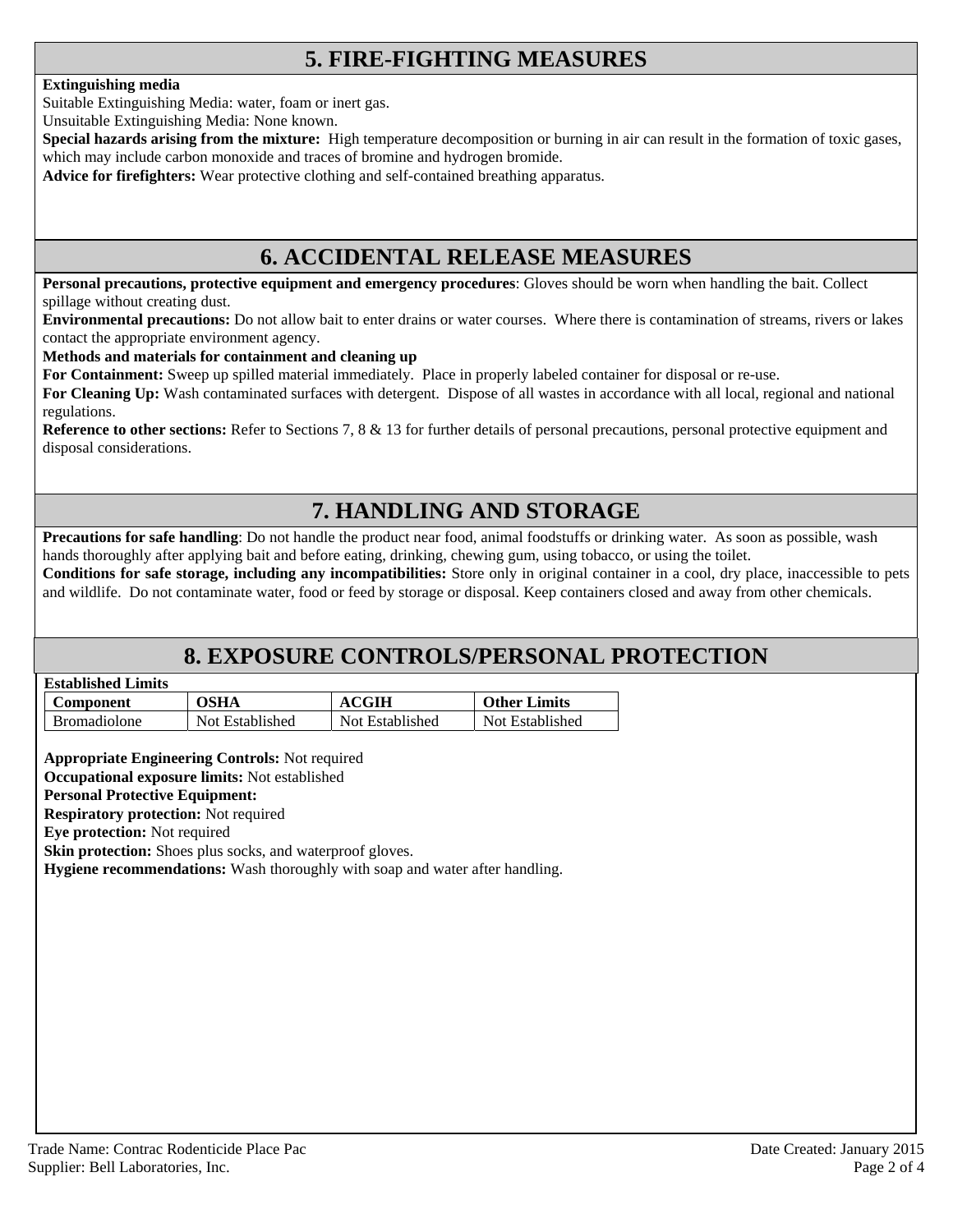### **9. PHYSICAL AND CHEMICAL PROPERTIES**

| Information on basic physical and chemical properties |                                                                                                    |
|-------------------------------------------------------|----------------------------------------------------------------------------------------------------|
| Appearance/Color:                                     | Blue granular pellet                                                                               |
| Odor:                                                 | Sweet grain-like                                                                                   |
| <b>Odor Threshold:</b>                                | Not applicable, odor not associated with a hazardous material.                                     |
| pH:                                                   | Not applicable, Contrac Rodenticide Place Pac is not dispersible with water.                       |
| <b>Melting point:</b>                                 | Not applicable to rodenticide bait                                                                 |
| <b>Boiling point:</b>                                 | Not applicable to rodenticide bait                                                                 |
| <b>Flash point:</b>                                   | Not applicable, Contrac Rodenticide Place Pac does not contain components classified as flammable. |
| <b>Evaporation rate:</b>                              | Not applicable, Contrac Rodenticide Place Pac is a solid.                                          |
| <b>Upper/lower flammability or</b>                    | Not applicable, Contrac Rodenticide Place Pac does not contain components classified as flammable  |
| explosive limits:                                     | or explosive.                                                                                      |
| <b>Vapor Pressure:</b>                                | Not applicable to rodenticide bait                                                                 |
| <b>Vapor Density:</b>                                 | NA: Contrac Rodenticide Place Pac is a solid                                                       |
| <b>Relative Density:</b>                              | 1.39 g/mL @ $20^{\circ}$ C                                                                         |
| <b>Solubility (water):</b>                            | Not water soluble                                                                                  |
| <b>Solubility (solvents):</b>                         | Not applicable to rodenticide bait                                                                 |
| <b>Partition coefficient: n-</b>                      | Not applicable to rodenticide bait                                                                 |
| octanol/water:                                        |                                                                                                    |
| <b>Auto-ignition temperature:</b>                     | Not applicable, Contrac Rodenticide Place Pac does not contain components classified as flammable. |
| <b>Decomposition temperature:</b>                     | Not applicable to rodenticide bait                                                                 |
| <b>Viscosity:</b>                                     | Not applicable, Contrac Rodenticide Place Pac is not a liquid.                                     |
|                                                       |                                                                                                    |

### **10. STABILITY AND REACTIVITY**

**Reactivity:** Stable when stored in original container in a cool, dry location.

**Chemical stability:** Stable when stored in original container in a cool, dry location.

**Possibility of hazardous reactions:** Refer to Hazardous decomposition products

**Conditions to avoid:** Avoid extreme temperatures (below 0°C or above 40°C).

**Incompatible materials**: Avoid strongly alkaline materials.

**Hazardous decomposition products:** High temperature decomposition or burning in air can result in the formation of toxic gases, which may include carbon monoxide and traces of bromine and hydrogen bromide.

# **11. TOXICOLOGICAL INFORMATION**

#### **Information on toxicological effects**

**Acute Toxicity** 

**LD50, oral (ingestion):** >5000 mg/kg (rats) (Bromadiolone Rat LD50 oral: 0.70 mg/kg bw).

**LD50, dermal (skin contact):** > 5001 mg/kg (rats) (Bromadiolone rabbit LD50 dermal: 1.71 mg/kg bw).

**LC50, inhalation:** Contrac Rodenticide Place Pac is a granular pellet and therefore exposure by inhalation is not relevant.

**Skin corrosion/irritation:** Not irritating to skin.

**Serious eye damage/Irritation:** Not irritating to eyes.

**Respiratory or skin sensitization:** Dermal sensitization: Not a Sensitizer (Guinea pig maximization test).

**Germ cell mutagenicity:** Contrac Rodenticide Place Pac contains no components known to have a mutagenetic effect.

**Carcinogenicity:** Contrac Rodenticide Place Pac contains no components known to have a carcinogenetic effect**.** 

| -<br>$\sim$ $\sim$ $\sim$ $\sim$<br>∶∩r | wm<br>.      | $\sim$ $\sim$                        | $\sim$ $\sim$ $\sim$ |
|-----------------------------------------|--------------|--------------------------------------|----------------------|
| .<br>∩ne<br>-                           | Not.<br>I101 | $11C^+$<br>N <sup>2</sup><br>-<br>ч. | l 1 e f.a<br>15W     |

**Reproductive Toxicity:** Contrac Rodenticide Place Pac: No data

**Aspiration Hazard:** Not applicable. Contrac Rodenticide Place Pac is a granular pellet.

**Target Organ Effects:** Reduced blood clotting ability.

# **12. ECOLOGICAL INFORMATION**

**Ecotoxicity Effects:** This product is extremely toxic to fish, birds and other wildlife. Dogs and predatory and scavenging mammals and birds might be poisoned if they feed upon animals that have eaten this bait. Do not apply this product directly to water or to areas where surface water is present or to intertidal areas below the mean high water mark. Runoff also may be hazardous to aquatic organisms in water adjacent to treated areas. Do not contaminate water when disposing of equipment wash water or rinsate.

**Persistence and degradability:** Contrac Rodenticide Place Pac is inherently biodegradable.

**Bioaccumulative potential:** Not determined for Contrac Rodenticide Place Pac. Bromadiolone water solubility is extremely low (< 0.1mg/l).

**Mobility in Soil:** Not determined for Contrac Rodenticide Place Pac. Mobility of bromadiolone in soil is considered to be limited. **Other adverse effects:** None.

Trade Name: Contrac Rodenticide Place Pac Date Created: January 2015 Supplier: Bell Laboratories, Inc. 2008 and 2008 and 2008 and 2008 and 2008 and 2008 and 2008 and 2008 and 2008 and 2008 and 2008 and 2008 and 2008 and 2008 and 2008 and 2008 and 2008 and 2008 and 2008 and 2008 and 2008 and